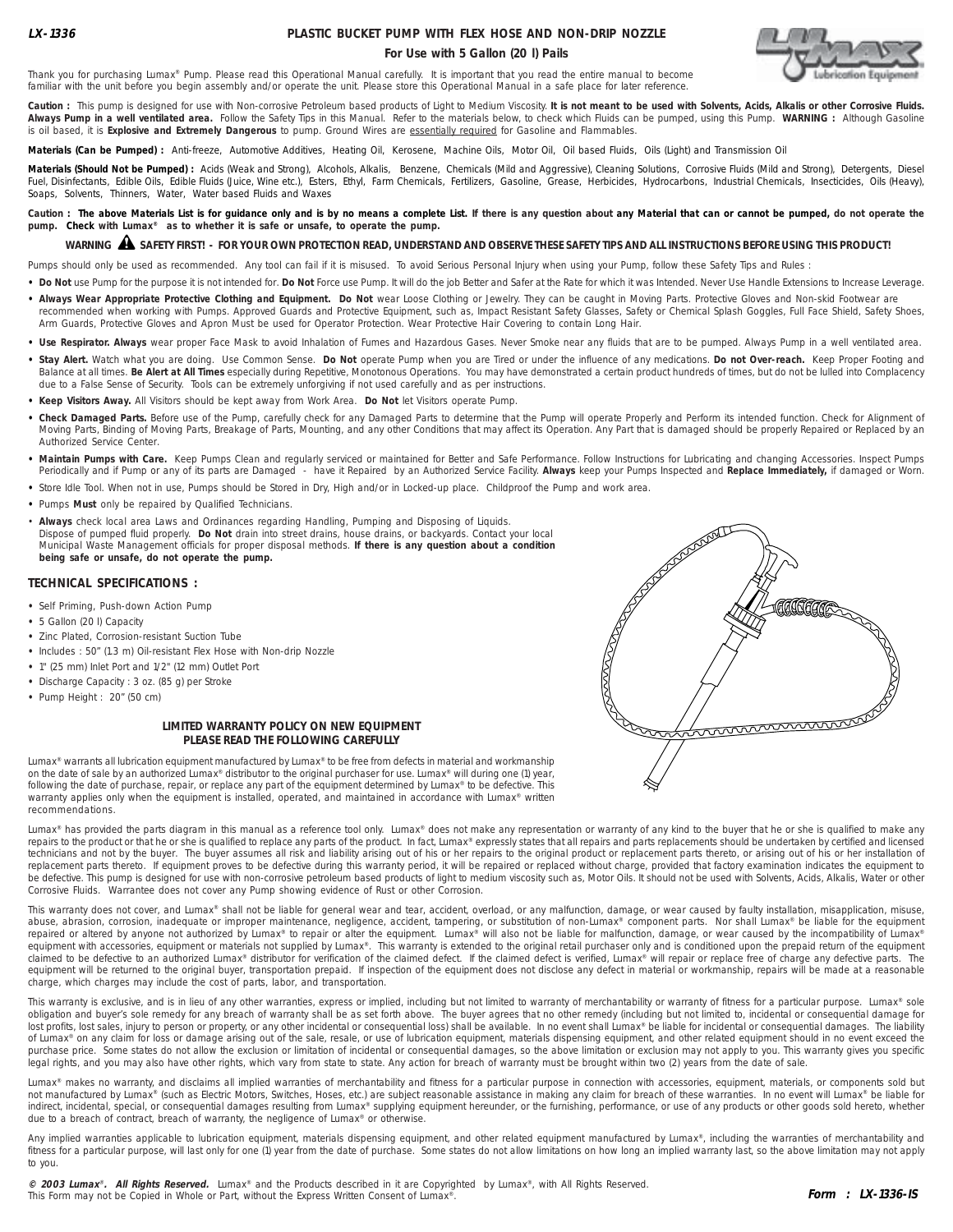### **BOMBA VERTICAL DE PLÁSTICO CON MANGUERA FLEXIBLE Y BOQUILLA SIN GOTEO**

#### **Para ser utilizada con Cubo de 5 galones (20 lts.)**



Gracias por comprar la bomba Lumax ®. Sírvase leer cuidadosamente este Manual de Funcionamiento. Es importante que usted lea todo el manual para familiarizarse con la unidad antes de comenzar el ensamblaje y/o funcionar la unidad. Sírvase mantener este Manual de Funcionamiento en un lugar seguro para referencia futura.

**Precaución :** Esta bomba está diseñada para ser utilizada con productos no corrosivo a base de petróleo, de viscosidad ligera a medi. **No está diseñada para ser utilizada con solventes, ácidos,** álcali u otros fluidos corrosivos. Siempre bombee en un área bien ventilada. Siga los tips de seguridad en este Manual). Refiérase a los siguientes materiales para verificar qué materiales pueden ser bombeados con esta bomba. **PELIGRO :** Aunque la gasolina es a base de aceite, **es explosiva y extremadamente peligrosa** para bombear. Para los alambres de tierra esencialmente se requieren la gasolina y flammables.

Materiales (pueden ser bombeados) : Anticongelante, Aditivos para automóviles, Aceite para calentar, Querosén, Aceites para máquinas, Aceite de motor, Fluidos a base de aceites, Aceites (Ligeros), y Aceite de transmisión

Materiales (no deberían ser bombeados) : Ácidos (débiles y fuertes), Alcoholes, Álcalis, Benceno, Químicos (Suaves y Agresivos), Soluciones de limpieza, Fluidos corrosivos (Suaves y Fuertes), Detergentes, Fluido diesel, Desinfectantes, Aceites comestibles, Fluidos comestibles (Jugos, vino, etc.), Éteres, Etilos, Químicos agropecuarios, Fertilizantes, Gasolina, Grasa, Herbicidas, Hidrocarbonos, Químicos industriales, Insecticidas, Aceites (Pesados), Jabones, Solventes, TinerAgua, Fluidos a base de agua y Ceras

Precaución: La anterior lista de materiales es solo una guía y de ninguna manera es una lista completa. Si tuviese una pregunta sobre qué materials pueden ser bombeados o no, no **funcione la bomba. Verifique con Lumax\* si el material es seguro para funcionar la bomba, o no.**

## **ADVERTENCIA ¡SEGURIDAD PRIMERO! ¡PARA SU PROPIA PROTECCIÓN: LEA, ENTIENDA Y SIGA ESTOS TIPS DE SEGURIDAD Y TODAS LAS INSTRUCCIONES ANTES DE UTILIZAR ESTE PRODUCTO!** !

Las bombas solamente deberían ser utilizadas según se recomienda. Si no es utilizada correctamente, cualquier herramienta puede fallar. Para evitar graves lesiones personales al utilizar su bomba, siga los siguientes tips y normas de seguridad:

- **No** utilice la Bomba para otro propósito.
- **No** forje la bomba. Funcionará mejor y más seguro a la velocidad para la cual fue diseñada. Nunca utilice extensiones de palanca para aumentar el brazo de la palanca.
- **Vista siempre el traje y el equipo protector apropiado. No** vista ropa suelta o joyas. Éstas pueden ser atrapadas en las partes movibles. Los guantes protectores y calzado que no resbale son recomendables cuando trabaje con bombas. Protectores adecuados y equipo de protección tales como anteojos de seguridad resistentes a los impactos, anteojos protectores contra salpicaduras químicas o de seguridad, pantalla completa para la cara, zapatos de seguridad, protectores para brazos, guantes protectores y delantal deben ser utilizados para la protección del operador. Utilice una cubierta protectora para el cabello, para cubrir el cabello largo.
- **Use Respirador. Siempre** use la mascara facial adecuada para evitar la inhalación de vapores y gases peligrosos. Nunca fume cerca de cualquier fluido que deba ser bombeado. Bombee siempre en un área bien ventilada.
- **Manténgase alerta.** Vigile siempre lo que hace. Utilice el sentido común. **No** funcione la bomba cuando usted esté cansado o bajo la influencia de algún medicamento. **Manténgase alerta en todo momento** especialmente durante operaciones repetitivas y monótonas. Usted puede haber demostrado un producto varios cientos de veces, sin embargo, no se confíe demasiado debido a un falso sentido de seguridad. Si no se utilizan cuidadosamente y según las instrucciones, las herramientas pueden ser extremadamente implacables.
- **No se estire.** Mantenga el equilibrio y el balance adecuado en todo momento.
- **Mantenga a los visitantes alejados.** Todos los visitantes deberán mantenerse lejos del área de trabajo. **No** deje que los visitantes funcionen la bomba.
- **Revise las piezas dañadas.** Antes de utilizar la bomba, revise cuidadosamente si hay alguna pieza dañada para determinar si la bomba funcionará correctamente y realizará su función. Revise la alineación de las piezas movibles, unión de las piezas movibles, ruptura de las piezas, montaje, y cualquier otra condición que pueda afectar su funcionamiento. Cualquier pieza que esté dañada deberá ser reparada o reemplazada adecuadamente por un Centro de Servicio autorizado.
- **Mantenga las bombas con cuidado.** Mantenga las bombas limpias y hágales servicio o mantenimiento regularmente para un mejor rendimiento y mas seguro. Siga las instrucciones para lubricación y cambiar los accesorios. Inspeccione las bombas periódicamente y si la bomba o cualquiera de sus piezas están dañadas: - haga que un Representante Autorizado de Servicio lo repare. Mantenga sus bombas inspeccionadas **siempre** y **reemplácela inmediatamente**, si se daña o se desgasta.
- **•** Almacene la herramienta cuando no este en uso. Las bombas deberían ser almacenadas en un lugar seco, en alto y/o cerrado. Mantenga la bomba y el área de trabajo fuera del alcance de los niños.
- **•** Las bombas **deben** ser reparadas solamente por Técnicos Calificados.
- · Revise siempre las leyes y ordenanzas locales relacionadas con el manejo, bombeo y disposición de los fluidos bombeados. Deseche los fluidos bombeados adecuadamente. No drene los fluidos en los drenajes de la calle, drenajes de la casa o patios traseros. Contacte a sus funcionarios municipales locales de desecho sobre los métodos adecuados de desecho. **Si tiene alguna pregunta sobre si es seguro funcionar la bomba o no, no funcione la bomba.**

#### **ESPECIFICACIONES TÉCNICAS :**

- **•** Auto primador. Bomba de acción de presión hacia abajo
- **•** Capacidad de 5 galones (20 l)
- **•** Tubo de succión enchapado en Zinc para protección contra la corrosión
- **•** Incluye: 50" (1.3 m) manguera flexible resistente al aceite y boquilla sin goteo
- **•** Puerto de entrada 1" (25 mm) y puerto de salida 1/2" (12 mm)
- **•** Capacidad de descarga: 3 oz. (85 g) por golpe
- **•** Altura de la bomba: 2" (50 cm)

#### **POLÍTICA DE GARANTÍA LIMITADA SOBRE EL NUEVO EQUIPO SÍRVASE LEER CUIDADOSAMENTE LO SIGUIENTE**

Lumax® garantiza que todo equipo de lubricación fabricado por Lumax® esté libre de defectos en cuanto a material y mano de obra a la fecha de la venta por parte de un distribuidor autorizado Lumax® al comprador original pa el uso. Durante un (1) año, después de la fecha de compra, Lumax® reparará, o reemplazará cualquier pieza del equipo que Lumax® determine que está defectuosa. Esta garantía se aplica solamente cuando el equipo está instala operado y mantenido de conformidad con las recomendaciones escritas de Lumax®.

Lumax® ha suministrado el diagrama de piezas en este manual solamente como una herramienta de referencia. Lumax® no entrega ninguna representación o garantía de ningún tipo al comprador de que él o ella está calificado para realizar ninguna reparación al producto o que él o ella está calificado para reemplazar alguna pieza del producto. De hecho, Lumax® manifiesta expresamente que todas las reparaciones y piezas de reemplazo deberían ser realizados por técnicos certificados y licenciatarios y no por el comprador. El comprador asume todos los riesgos y responsabilidades que surjan de sus reparaciones hechas al producto original o a las piezas de reemplazo del mismo, o que surjan de la instalación de piezas de reemplazo al mismo. Si el equipo demuestra esta defectuoso durante este período de garantía, será reparado o reemplazado sin cargos, siempre que el examen de la fábric solventes, ácidos, álcalis, agua u otros fluidos corrosivos. La garantía no cubre ninguna bomba que muestra signos de óxido o alguna otra corrosión. Esta garantía no cubre, y Lumax® no será responsable del desgaste general accidentes, sobrecarga, o algún malfuncionamiento, daño o desgaste causado por una mala instalación, aplicación errada, maluso, abuso, abrasión corrosión, mantenimiento inadecuado, o impropio, negligencia, accidente, manipulación o sustitución de piezas componentes que no sean Lumax®. Lumax® tampoco será responsable del equipo reparado o alterado por alguien que no esté autorizado por Lumax® para reparar o alterar el equipo. Lumax® tampoco será responsable por el mal funcionamiento, daño, o desgaste causado por la incompatibilidad del equipo Lumax® con accesorios, equipo o materiales que no sean suministrados por Lumax®. Esta garantía sólo se extiend al comprador original al detal y está condicionada a la devolución prepagada del equipo considerado defectuoso a un distribuidor Lumax® autorizado para la verificación del defecto reclamado. Si se verifica el defecto recla Lumax® reparará o hará el reemplazo sin costo alguno sobre las piezas defectuosas. El equipo será devuelto al comprador original con transporte prepagado. Si la inspección del equipo no revela ningún defecto en los materia o mano de obra, las reparaciones serán hechas a un precio razonable, cuyos cargos pueden incluir los costos de piezas, mano de obra y transporte.

Esta garantía es exclusiva, y es in lieu de cualquier otra garantía, expresa o implícita, incluyendo pero no limitada a la garantía de mercadeabilidad o garantía de aptitud para un fin específico. La única obligación de Lu el único remedio del comprador en caso de alguna violación de la garantía deberá ser como se establece arriba. El comprador acuerda que ningún otro remedio estará disponible (incluyendo pero no limitado al daño, incidental o a consecuencia de las ganancias perdidas, ventas perdidas, daños a la persona o a la propiedad, o cualquier pérdida incidental o consecuencia). Lumax® no será responsable en ningún momento por los daños incidentales o consecuenciales. La responsabilidad de Lumax® por cualquier reclamo o pérdida que surja de la venta, reventa o uso del equipo de lubricación, equipo dispensador de materiales, y otro equipo relacionado no deberá en ningún momento exceder el precio de compra. Algunos estados no permiten la exclusión o límite de daños incidentales o consencuenciales, por lo que la limitación anterior puede no aplicarse a usted. Esta garantía le otorga a usted de la venta. Lumax<sup>®</sup> no otorga ninguna garantía y renuncia a todas las garantías implícitas sobre la mercadeabilidad y aptitud para un fin especifico en relación con los accesorios, equipos, materiales o componentes vendi pero no fabricados por Lumax® (tales como motores eléctricos, interruptores, mangueras, etc.) están sujetos a la asistencia razonable para realizar cualquier reclamo por el incumplimiento de estas garantías. Lumax® no sera responsible en ningún caso por los daños indirectos, incidentales, especiales o consecuenciales resultantes del suministro de parte de Lumax® del equipo bajo el presente, o el suministro, rendimiento o uso de cualquier pro u otros bienes vendidos en el presente, sea debido a un incumplimiento del contrato, incumplimiento de la garantía, la negligencia de Lumax® o de otro modo.

Cualquier garantía implícita aplicable al equipo de lubricación, equipo dispensador de materiales, y otro equipo relacionado fabricado por Lumax®, incluyendo las garantías de mercadeabilidad y aptitud para un fin específic solamente durará un (1) año a partir de la fecha de compra. Algunos estados no permiten límites sobre la duración de una garantía implícita, por lo que el limite arriba expresado puede variar para usted.

**© 2003 Lumax** ®, **Todos los derechos reservados.** Lumax® y los productos descritos están registrados por Lumax® como propiedad literaria, con todos los derechos reservados. Este documento no puede ser copiado en todo o en parte sin el consentimiento expreso por escrito de Lumax®.